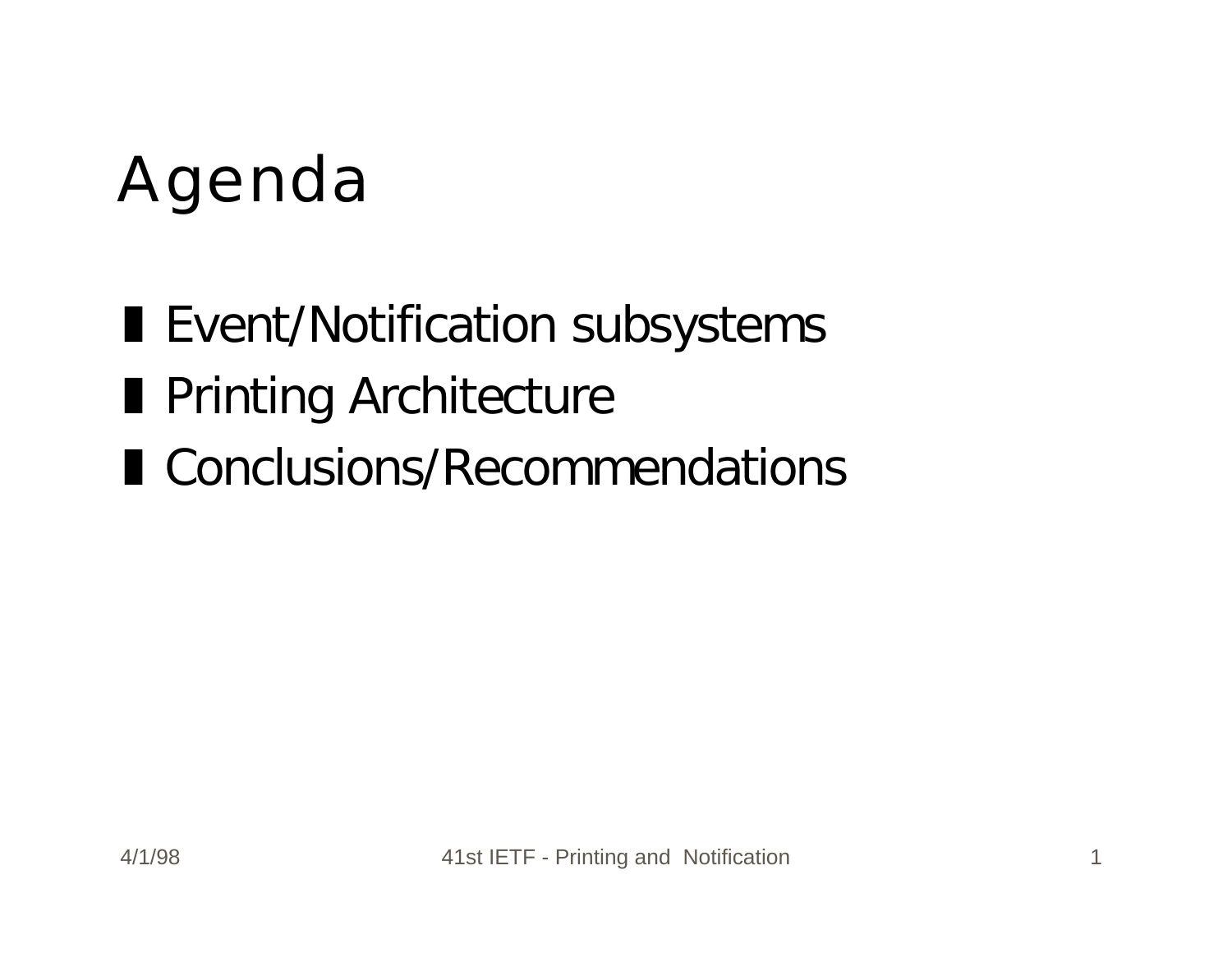# Typical Event/Notifcation Systems

- **Nessage Queue** Pull (and Push) **Publish/Subscribe Push (and Pull)**
- $\blacksquare$   $\bigcirc$  OOS
	- **I** Privacy, Latency, Authentication, Authorization

#### **N** Variants

I durable, once, at-least-once, at-most-once, maybe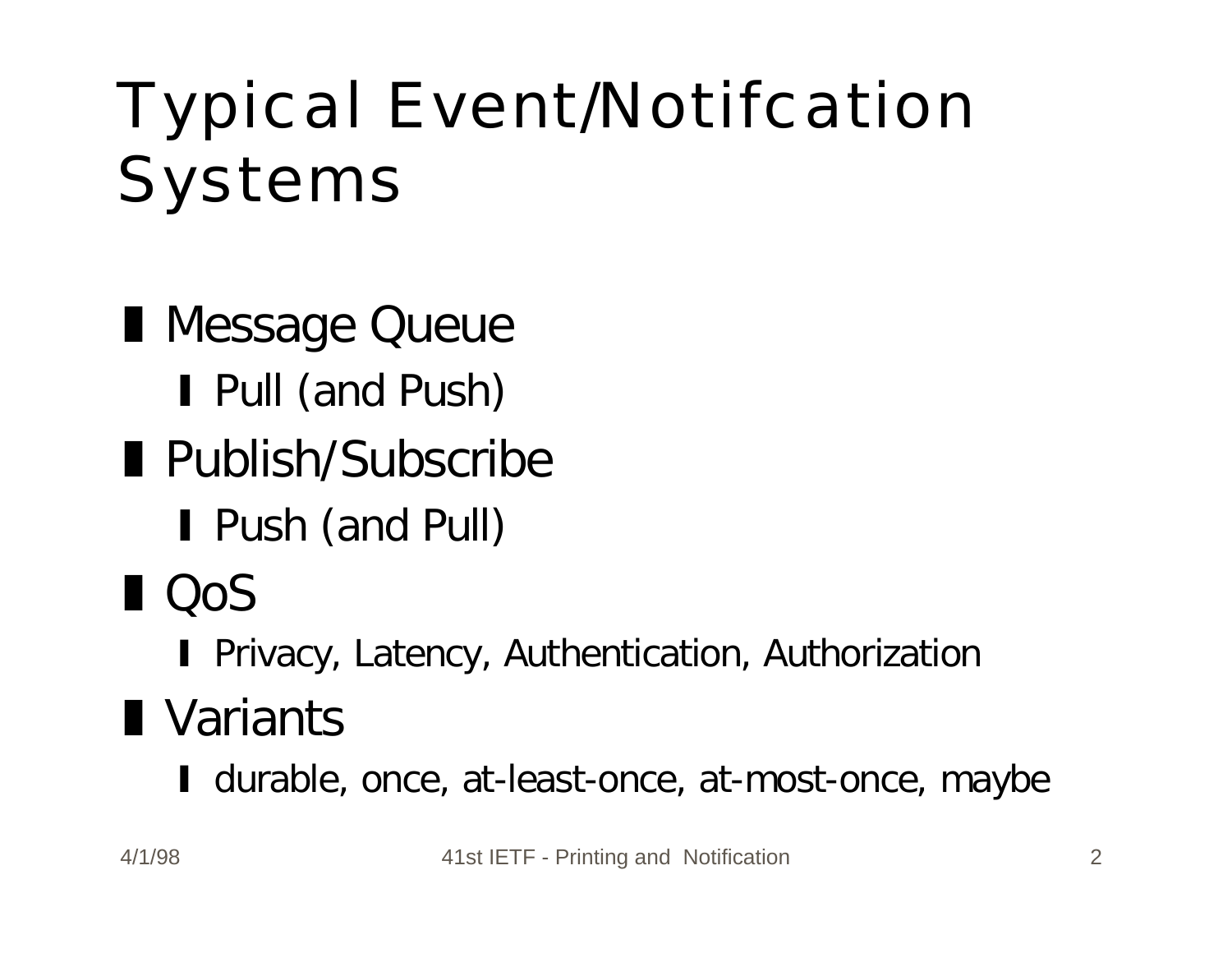# Event/Notification: Industry Examples

#### **D** OMG

- **I** Event Service
- **I** Notification Service
- **The Open Group**
- **I** Java Message Service
	- I event messages (not email messages)
- SNMP<sub>v3</sub>
	- **I** Traps and Informs
	- **I** Event MIB
	- **Notification MIB**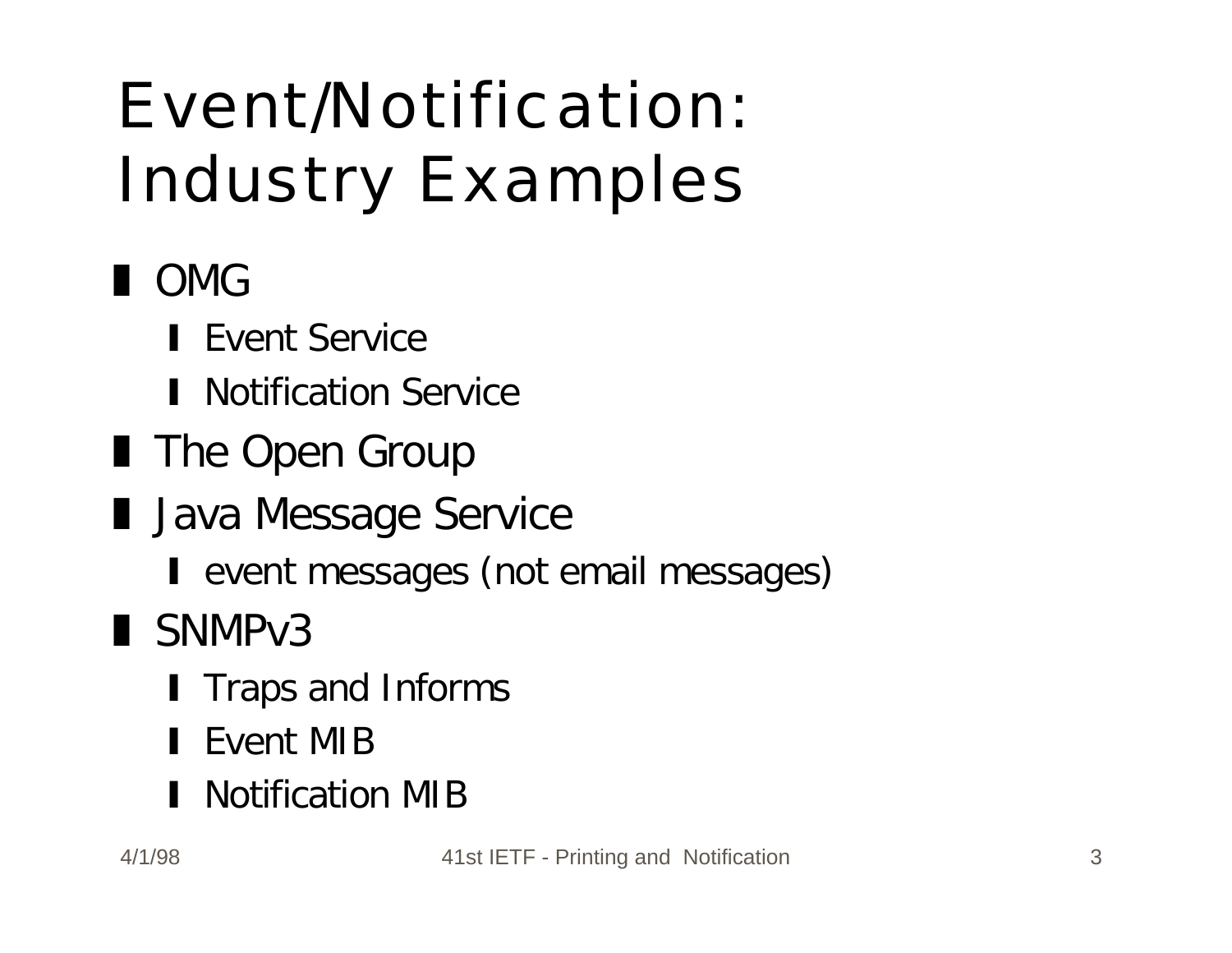## Event/Notification: Common Themes

- Event Consumer(s)
- Event Producer(s)
- **I** Intermediary channel
- **I** Common subsystem for many applications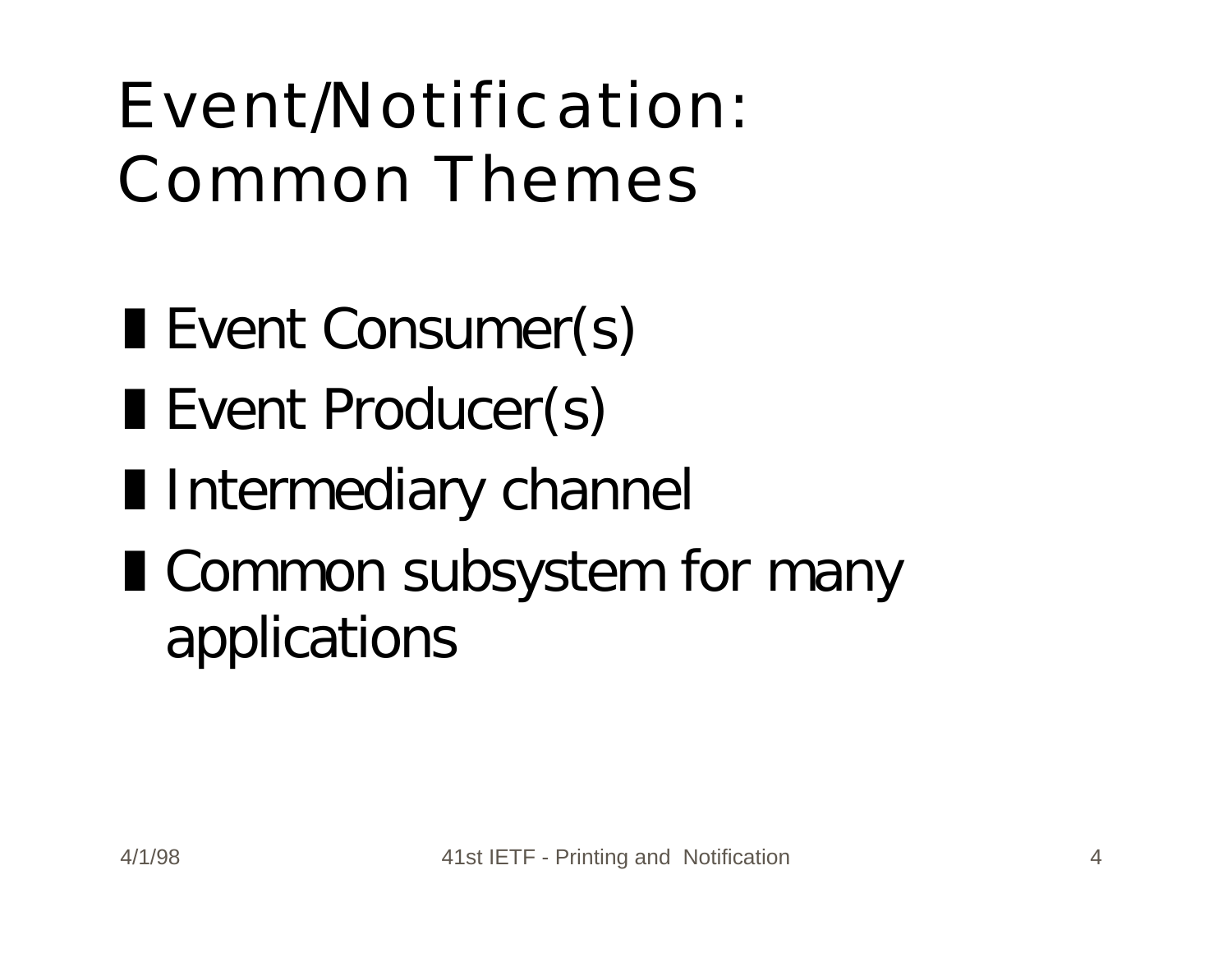## Printing and Notification

Event Consumer(s) I Notification Recipient Event Producer(s) **I** IPP "Printer" and "Print Job" **I** Multiple notification methods I e-mail, programmatic, log file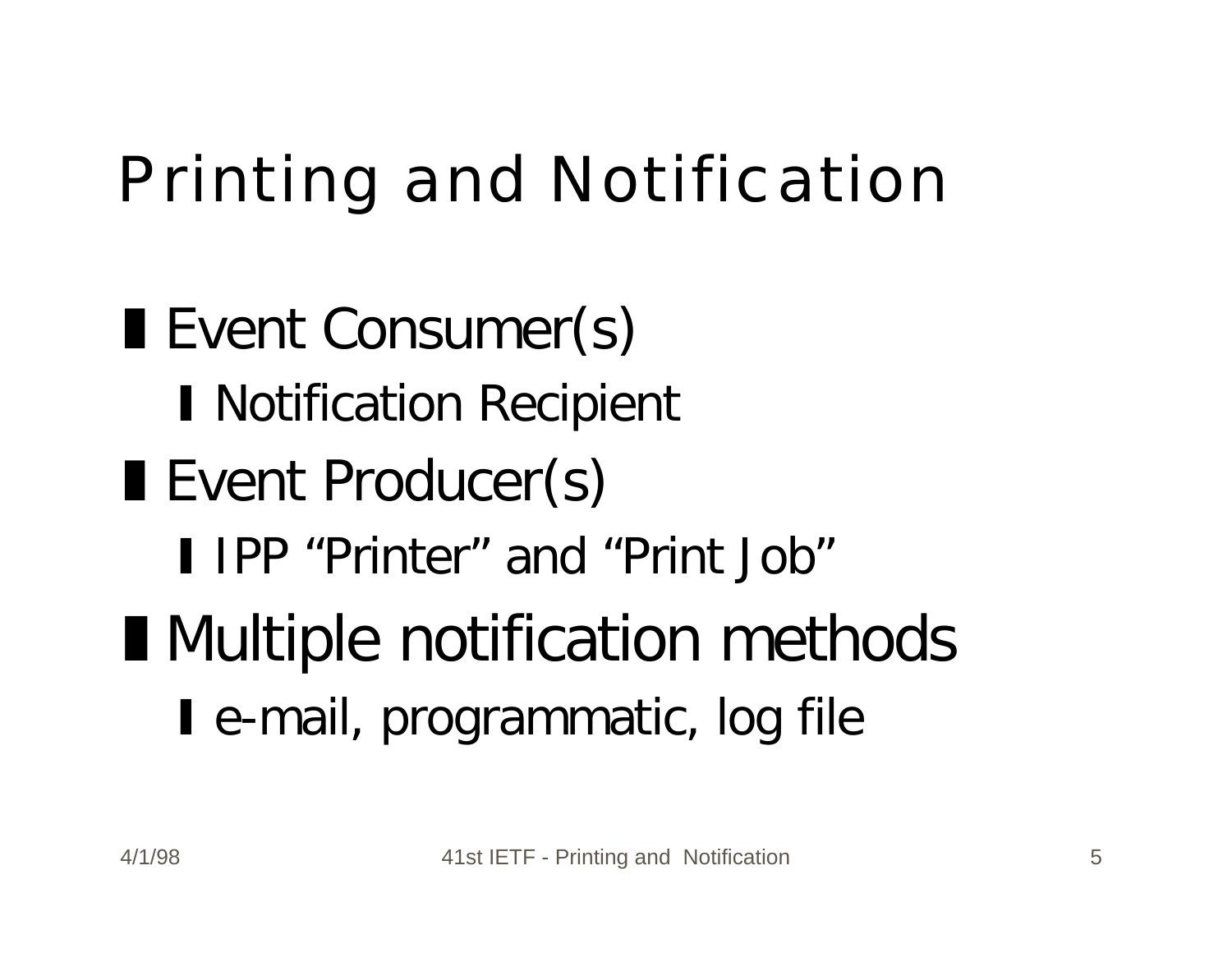#### No Channel

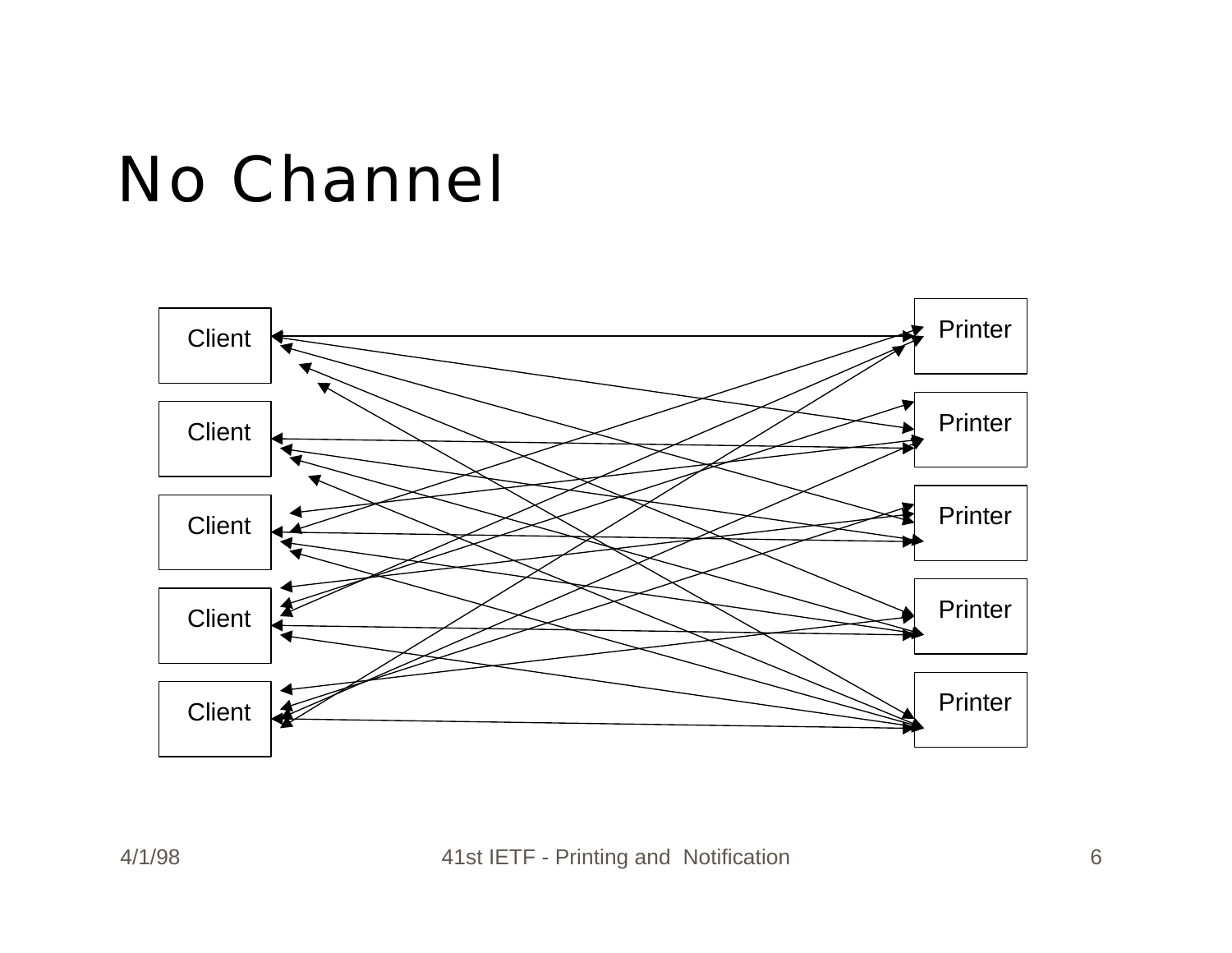# Single Channel

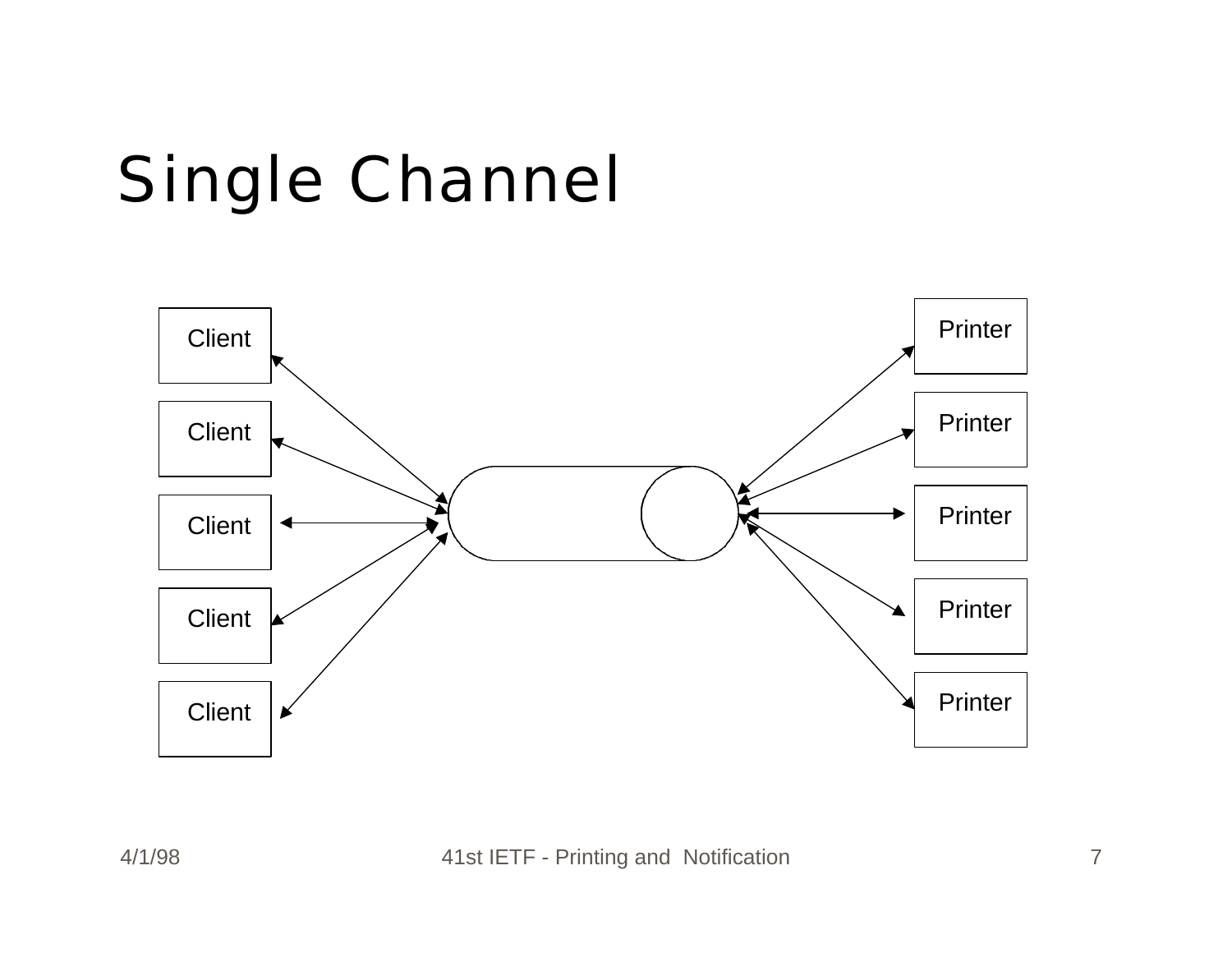## Communities of Interest: Multiple Channels

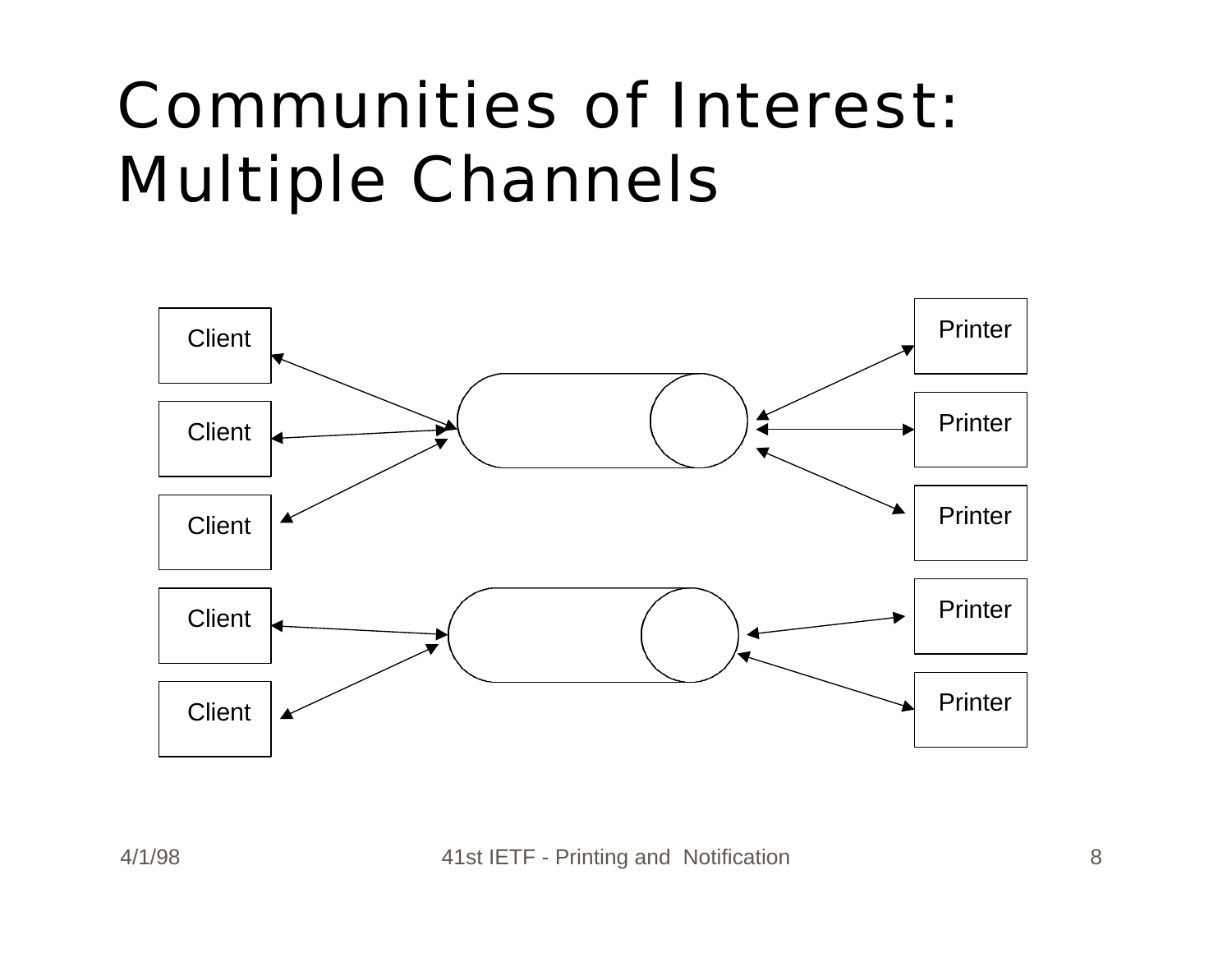## Very Large Numbers of **Clients**

**Clients** 

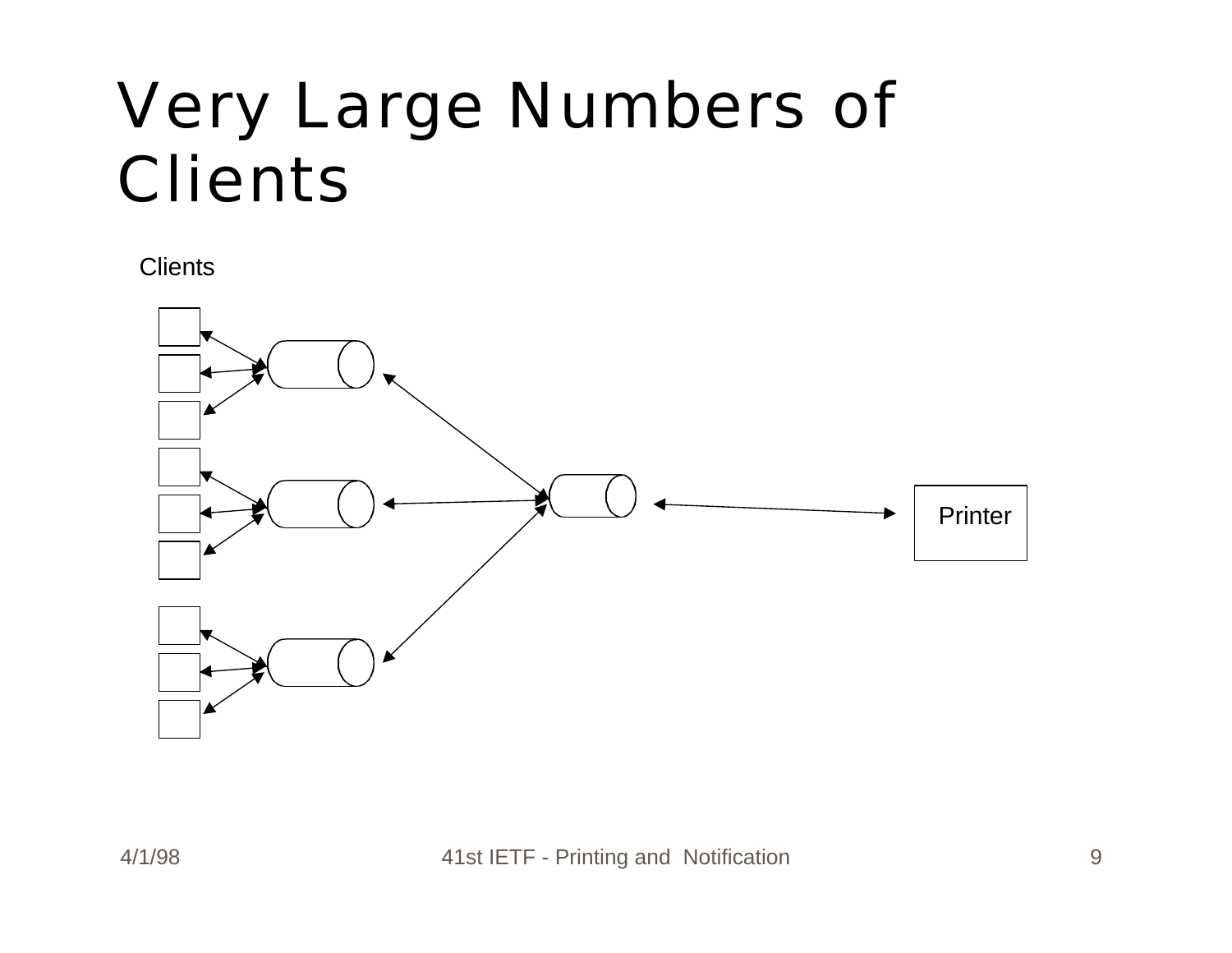#### Notification Architecture

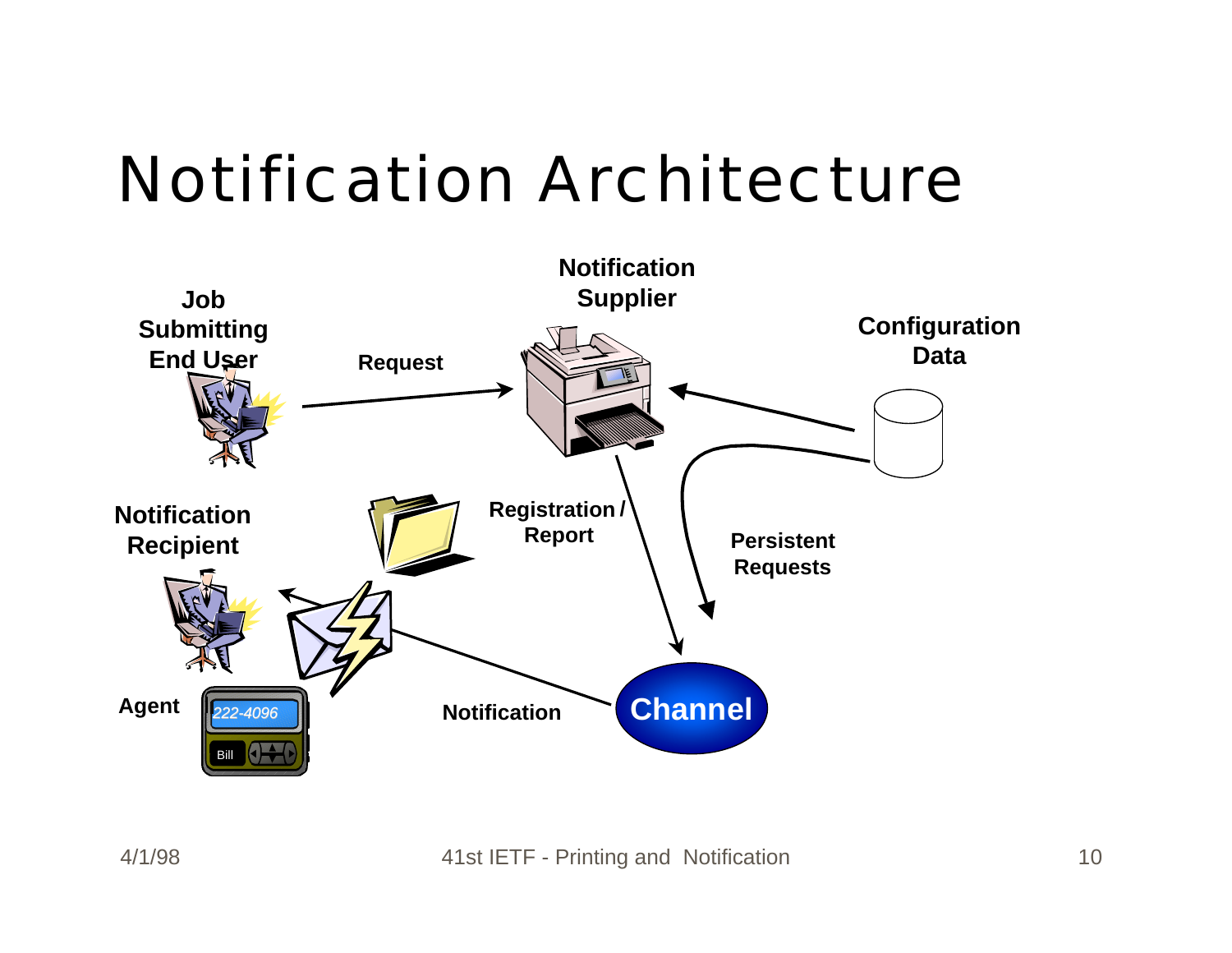#### Notification Scenario



6. a) programmatic; b) log; c) email; d) other multi; e) other directed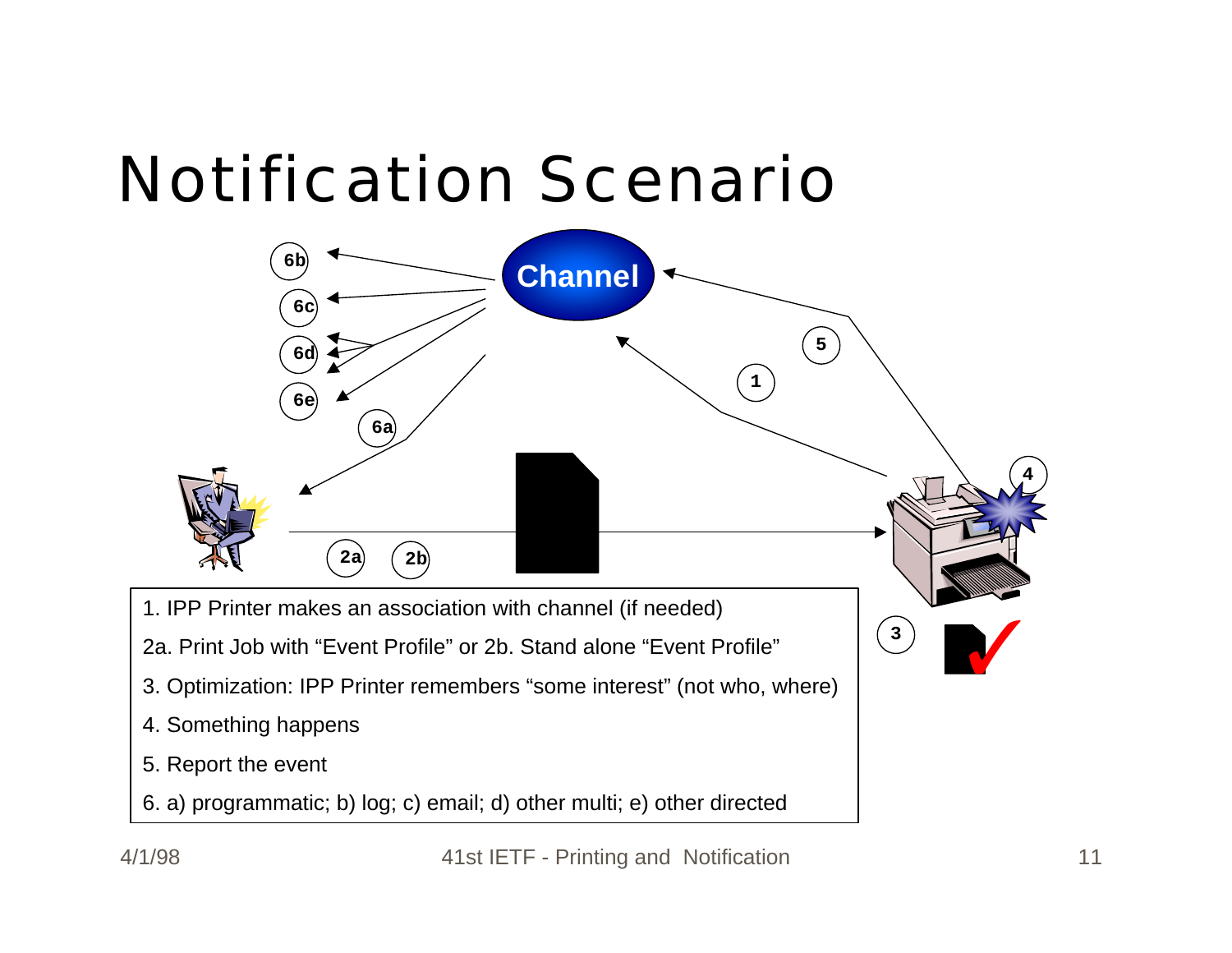# Finding a Channel

**Admin configuration** I Name, address z LDAP I Directory object for the channel l SLP **I** Registered "channel service"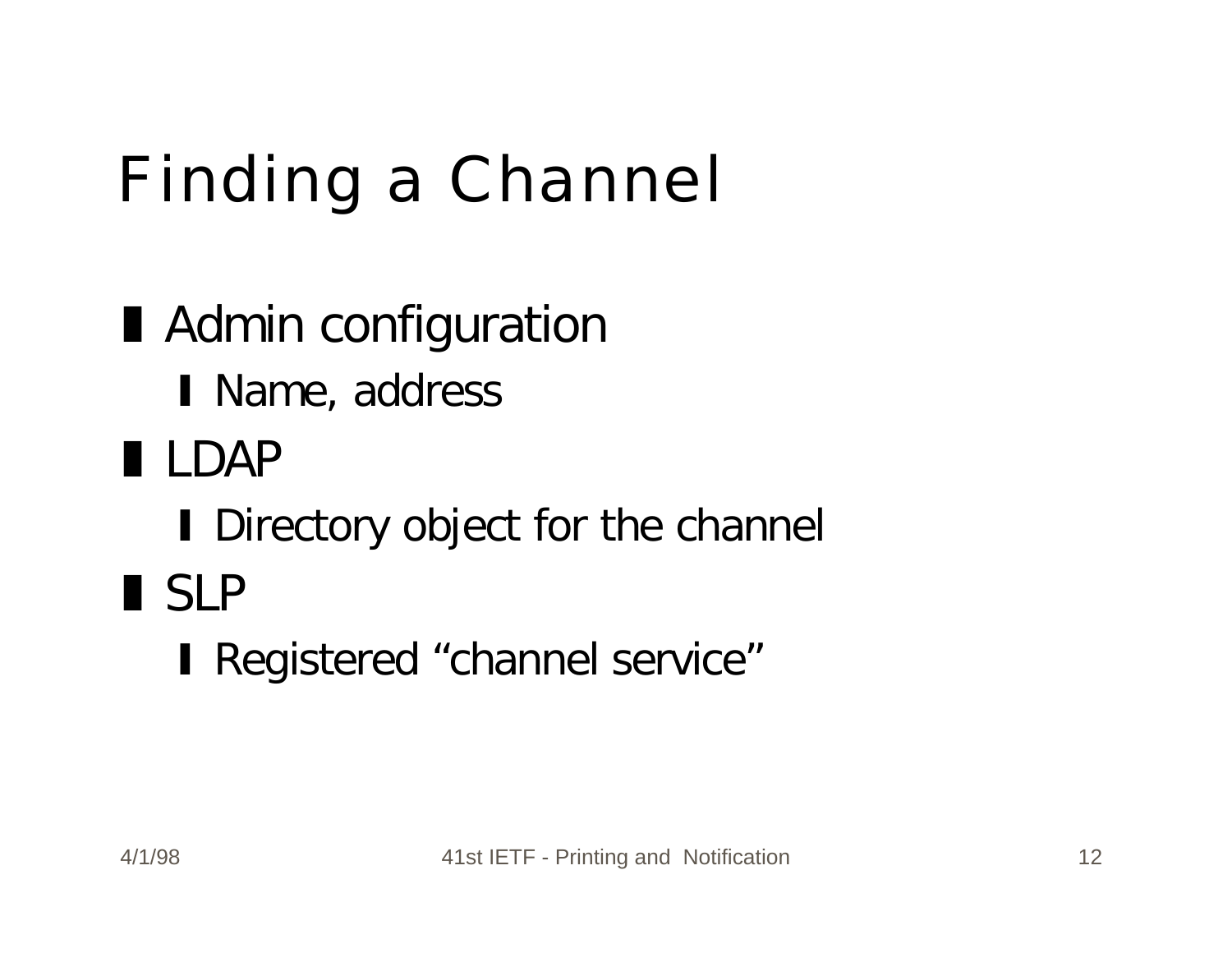# Submitting a Profile

- **I** IPP Printer only reports an event if there is some interest
- **Profile with Job** 
	- **Policy: OK if end-user is allowed to print**
	- I Job and Printer events
		- I Option for "Printer events only while Job is active"
- **Profile outside of Job** 
	- **Policy: OK if "operator"**
	- **Printer and All Jobs**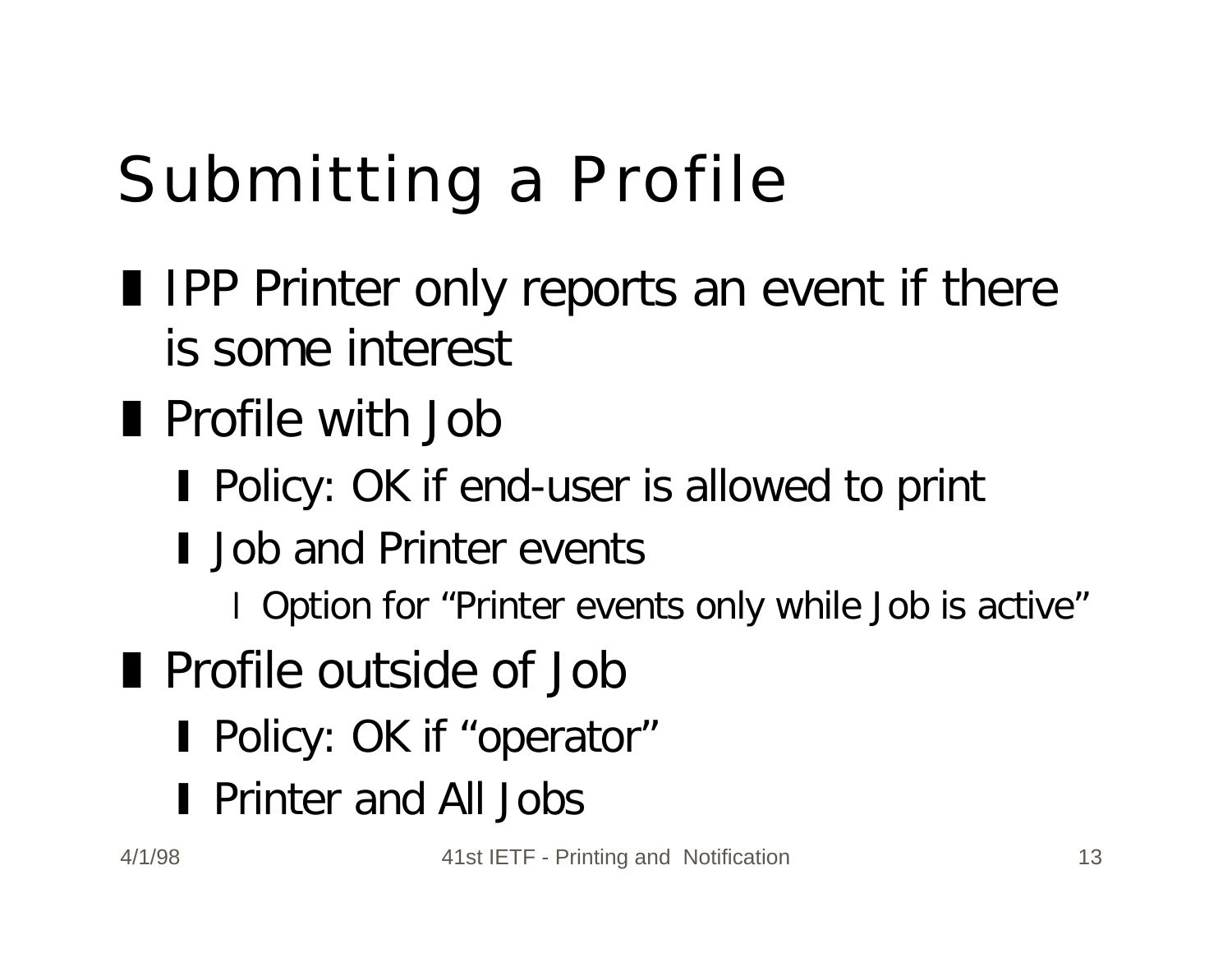# I18N

■ Client requests a "language" Report Contains I Identifiers: IPP keywords **Strings** 

I In client preference, if possible

I In Printer default, otherwise

■ Assume: client has access to a "keyword to localized string" database/cache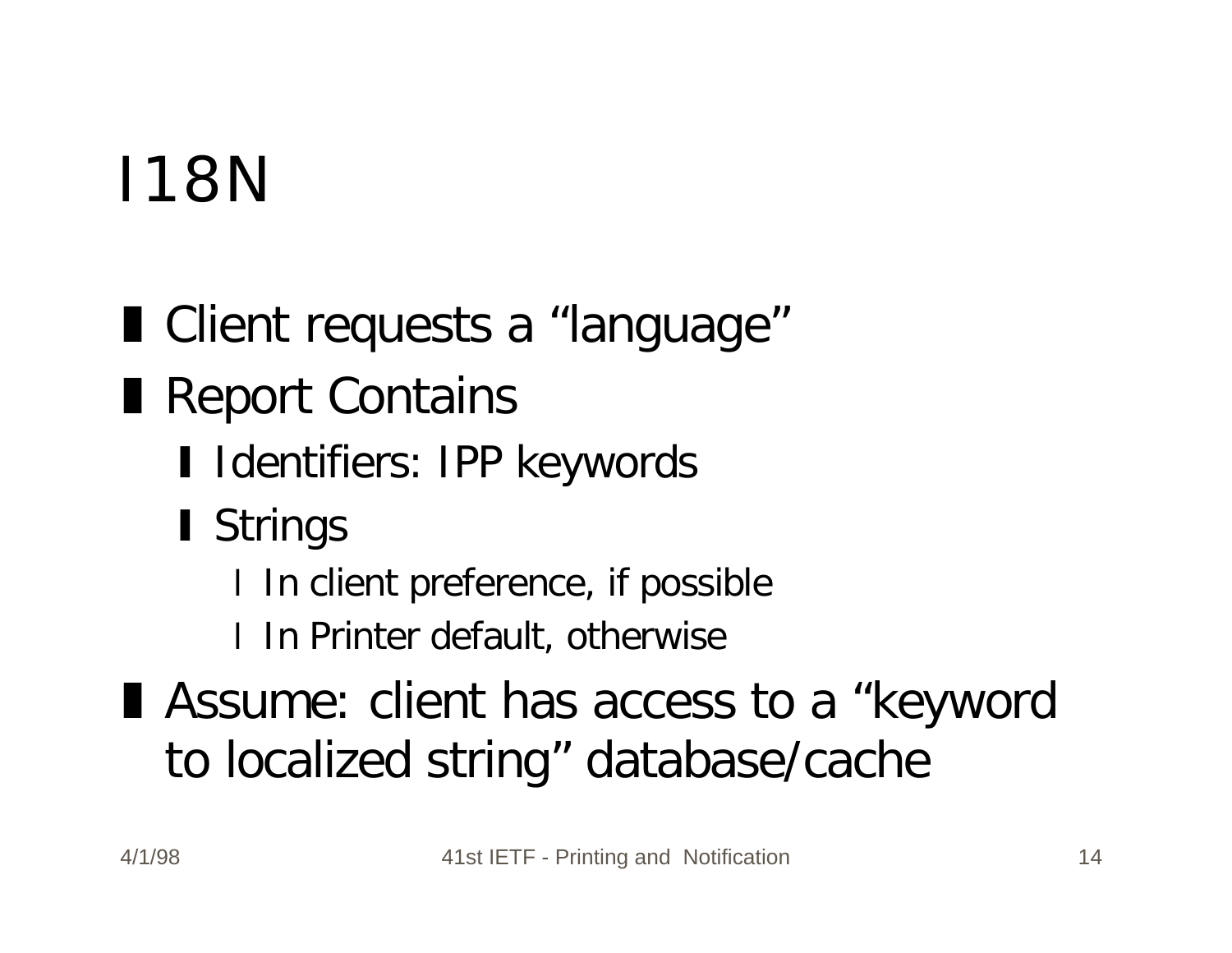# Types of Events

#### Abstract Events

#### **I** Printer

**I** Error, Warning, Report

y Job

**I** Error, Warning, Report

State Change

I "input tray 1 media count goes below 50"

**Focus only on Abstract Events first**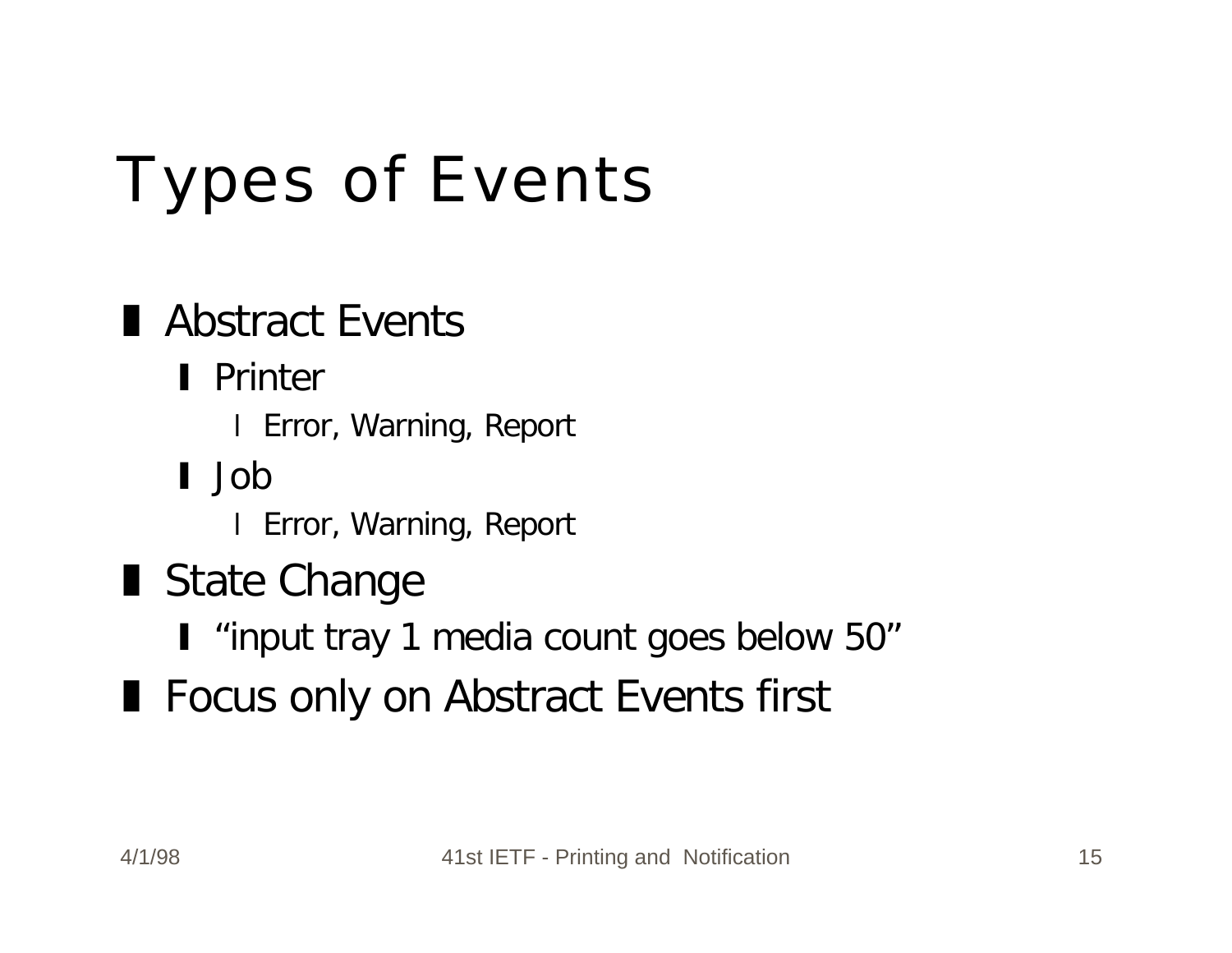## UI and Profiles

#### UI for:

- **I** All Printer events
- I All Printer Error events
- **I Specific Printer Error events**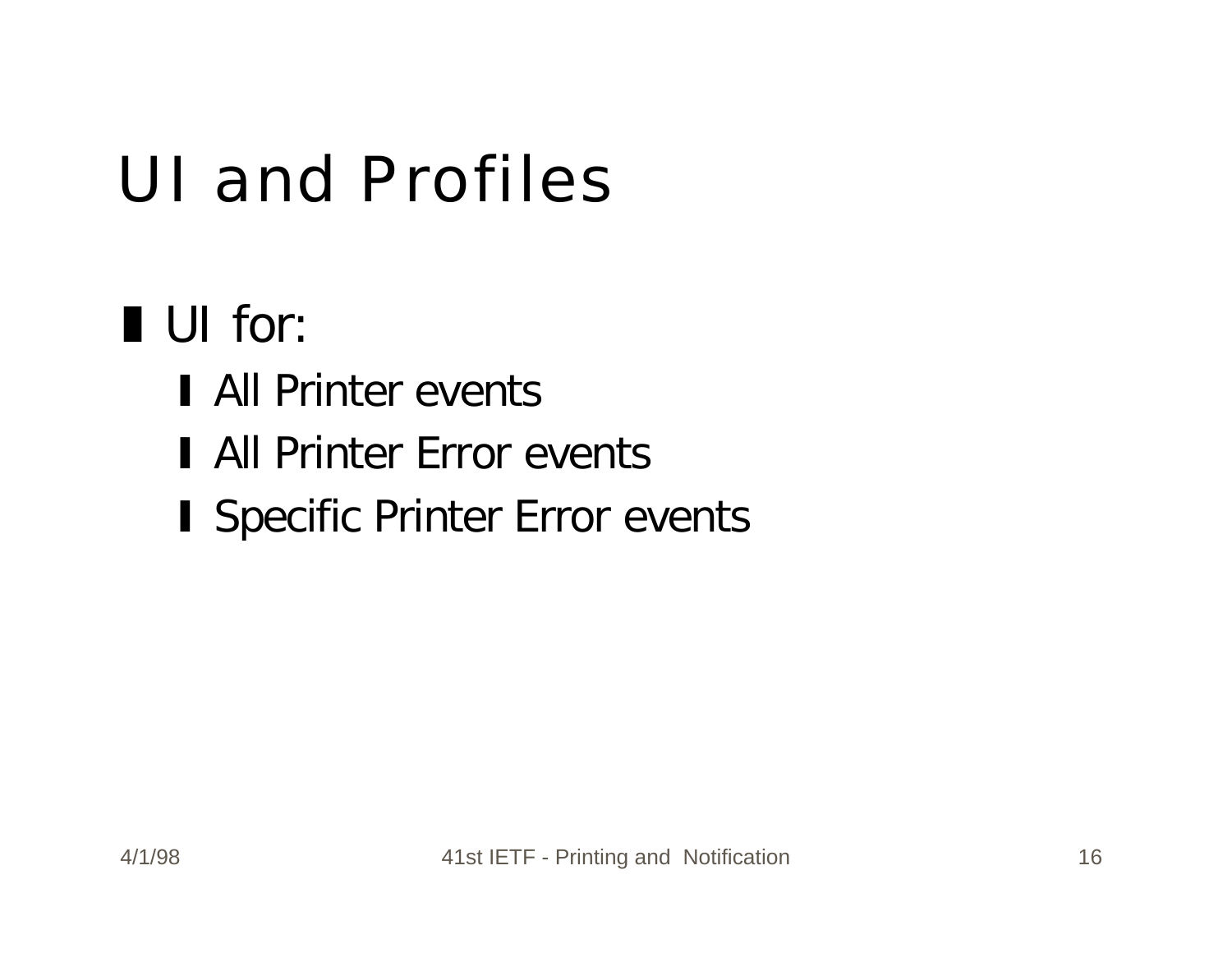#### Event Report

#### ■ Event Report

- $\blacksquare$  event type
- **I** optional event attribute set
- I time